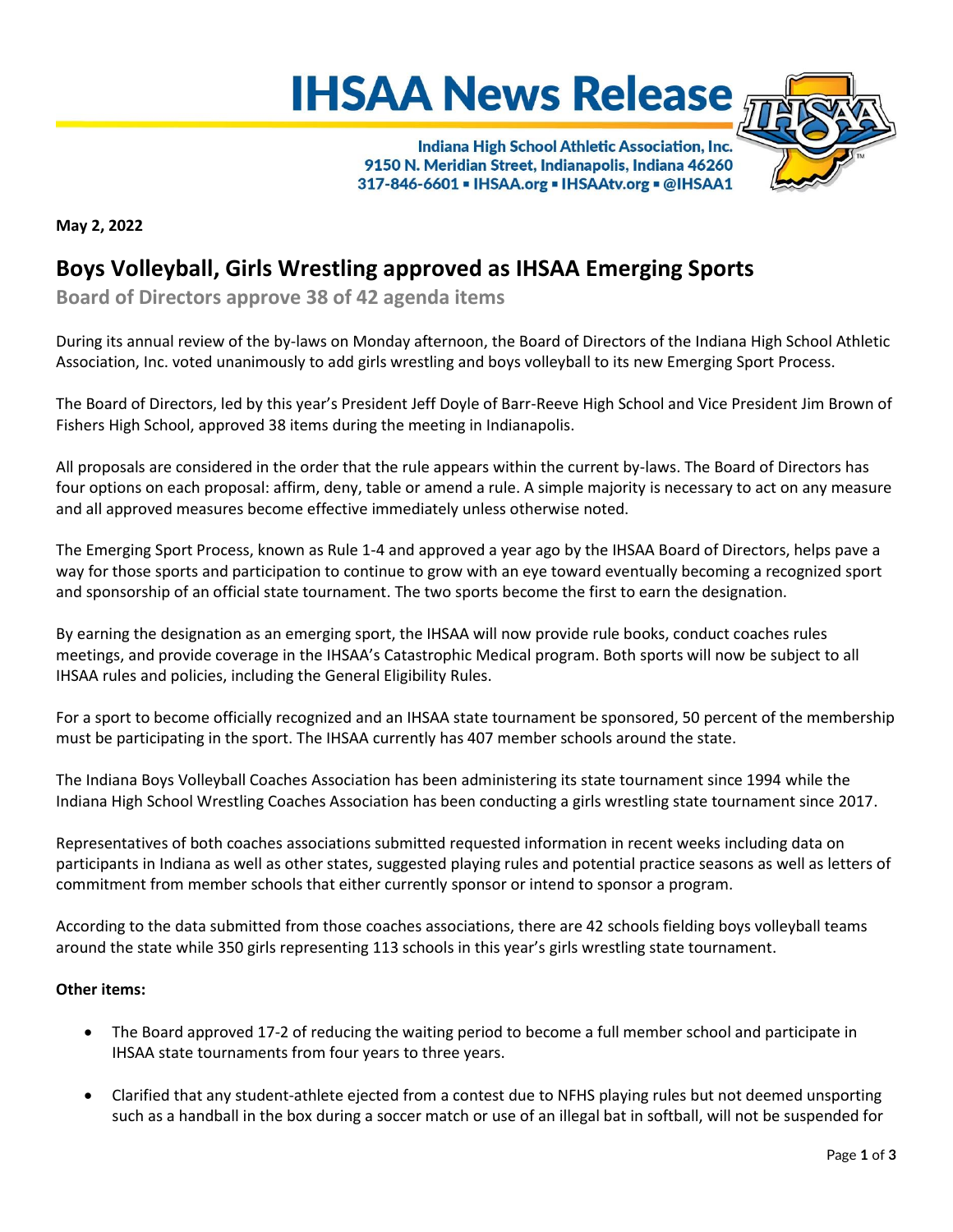the next contest. Also, any student-athlete ejected for a second time during a season will be suspended for the next two contests.

- A coach, contest administrator, school administrator or fan ejected from a contest will be suspended for the next two contests. A second ejection will be a four-game suspension (approved 19-0).
- An amendment to Rule 9-13 proposed by Carmel High School Principal Tom Harmas that would allow the commissioner to reschedule a state tournament contest to Sunday if weather or other emergency situations arise failed 0-19.
- An amendment to Rule 10-1 by Evansville North Principal John Skinner and the Southern Indiana Athletic Conference failed (2-17) to gain enough support in his current form. The proposal would have eliminated the restrictions on Indiana schools from hosting schools from farther than 300 miles away or being able to compete against a school from beyond the travel limit at an out-of-state event. The Board, however, requested that the Executive Staff review and draft another proposal for team and individual sports for its consideration at the next meeting.
- An amendment to Rule 19-5.1 failed 8-11. Peru Principal Paul Frye proposed that when a student's parents/guardians make a change of residence to a new school district, the student may transfer and attempt to obtain full eligibility in any school located within a 20 mile radius of the new residence when a move of more than 75 miles is made. This same proposal ended in a tie among Board members a year ago and was brought back to the agenda this year.
- With regard to Rule 19-6.2, when a student transfers to a new school without a change of residence, they would have limited eligibility in all sports. An exception to that rule was approved unanimously allowing full eligibility in sports the student hasn't previously participated in in the last 365 days.
- Munster Principal Mike Wells proposed an addition to Rule 20-2 (Past Link) that says, "if no direct contact can be proven between the two parties, the discipline/ineligibility of the student-athlete is not applicable (there is no cause/effect). The onus of the contact needs to be proven by the sending School that is blocking the transfer with regards to full eligibility." The proposed addition failed to receive any support.
- The elections for next year's leadership of the Board and Executive Committee also were held. Chris Conley of Delta High School was voted president of the 2022-23 Board of Directors and Kye Denney of Wes-Del High School was elected vice president. Jeff Doyle of Barr-Reeve High School was named chairman of the 2022-23 Executive Committee and Jim Brown of Fishers High School was confirmed as vice chairman.

## **About the 2021-22 IHSAA Board of Directors**

The IHSAA is governed by its legislative body, the Board of Directors. Composed of 19 individuals elected by member school principals from three legislative districts, they serve staggered three-year terms. Twelve board seats are filled by any qualified individual (open seats), and seven board seats are filled by two qualified female representatives, two qualified minority representatives, two qualified urban school representatives and one qualified private school representative. The Board of Directors meets annually with the responsibility of establishing the Association's By-Laws and regulations.

| <b>District, Seat</b>                           | <b>Board Member</b>                           | <b>Term Ends</b>       |
|-------------------------------------------------|-----------------------------------------------|------------------------|
| District I, Class A                             | Tom Finicle, Southwood                        | June 2023              |
| District I, Class AA                            | John Steinhilber, Hebron                      | June 2024              |
| District I, Class AAA<br>District I, Class AAAA | Nathan Dean, Jimtown<br>Ed Gilliland, LaPorte | June 2023<br>June 2024 |
|                                                 |                                               |                        |